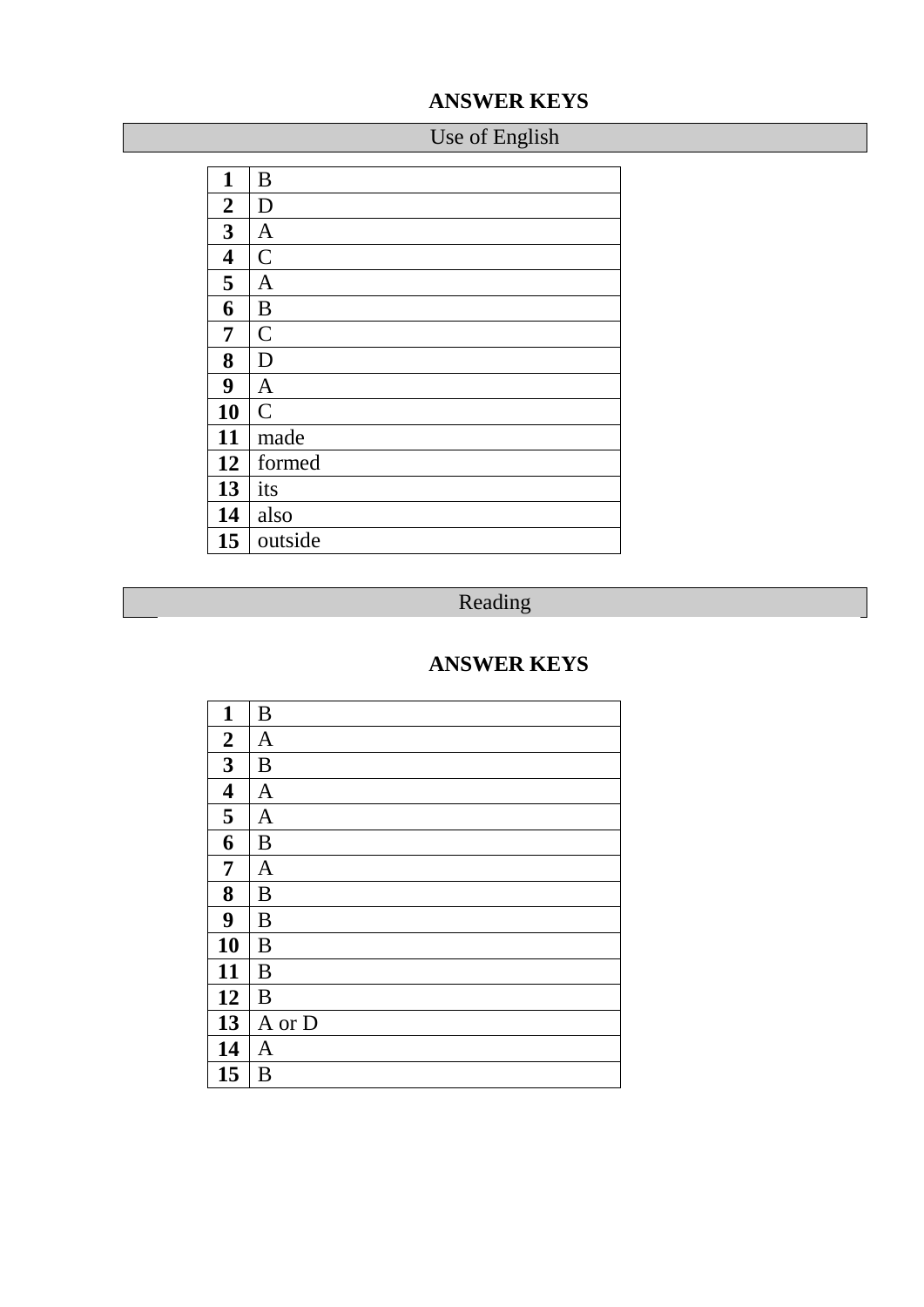#### Listening

#### **ANSWER SHEET**

| 1                | $\overline{C}$ |
|------------------|----------------|
| $\overline{2}$   | $\mathbf{A}$   |
| 3                | $\overline{C}$ |
| 4                | A              |
| 5                | B              |
| 6                | B              |
| 7                | A              |
| 8                | B              |
| $\boldsymbol{9}$ | $\mathcal{C}$  |
| 10               | B              |

#### **Transcript:**

**Interviewer:** Good morning. Today we're going to talk about theme parks and we're going to hear from Andy Wells who has written a guide to theme parks around the world. Welcome to the programme, Andy.

**Andy:** Hi, it's good to be here.

**Interviewer:** You really have a dream job, don't you, Andy? Flying round the world all the time, visiting adventure parks ...

**Andy:** Well, yes, it's pretty exciting. But it's really hard work too, you know. **Interviewer:** I bet. So, what's the number one theme park in the world?

**Andy:** That all depends what you're looking for. In terms of numbers, it has to be Magic Kingdom at Disney World in Florida, the most famous theme park. But the most popular park for people who like adventure rides is Cedar Point in Ohio, USA. It has the biggest number of rollercoasters in one park, 17, and three water rides. There are lots of other attractions too. Last year they introduced 50 animatronic dinosaurs. You know, life-size models that move and look real. **Interviewer:** Cool! Have they got anything lined up for this year?

**Andy:** Yeah, there's a new rollercoaster called the Gatekeeper. Well, actually it's not a rollercoaster, it's a wingcoaster. It'll be the biggest in the world.

**Interviewer:** What's a wingcoaster?

**Andy:** With a normal rollercoaster you are sitting on a seat with the track under you. With a wingcoaster the seats kind of stick out at the side so the passengers have nothing below or above them. You feel as if you're flying.

**Interviewer:** So it's more frightening?

**Andy:** More exciting! Way more exciting.